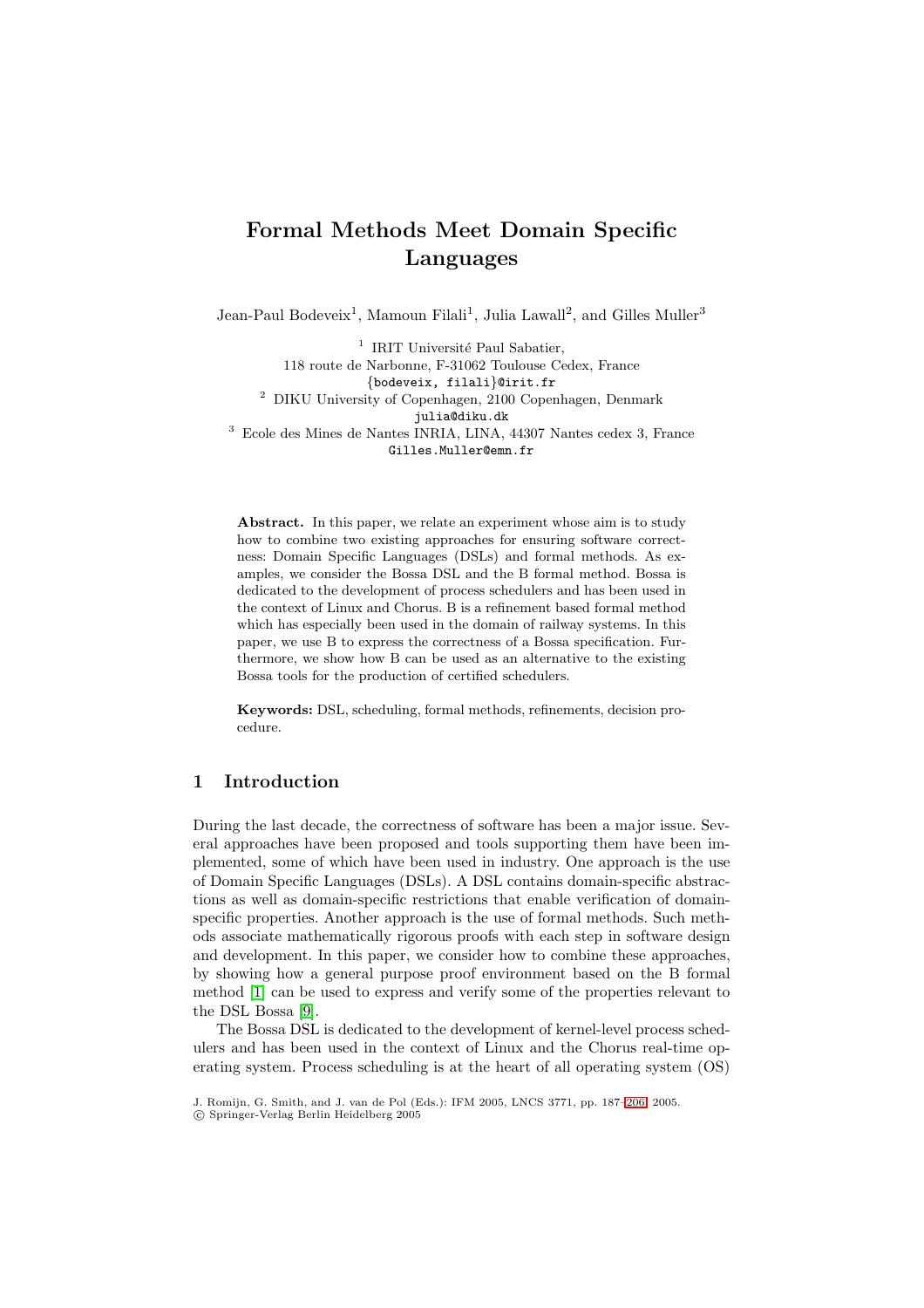behavior, making verification critical in this domain. Bossa has thus been designed with both programmability and verification in mind. It has a formal semantics and provides high-level scheduling-specific abstractions that simplify the programming of scheduling policies and make explicit information that is useful in scheduler verification. These features have, for example, enabled undergraduate students with no previous kernel programming experience to implement scheduling policies in the Linux kernel without crashing the machine.

B is a refinement-based formal method that has been used for the development of safety critical software, especially in the domain of railway systems [\[2,](#page-17-1) [4\]](#page-18-2). The main feature of a B development process is that it proves that the final code implements its formal specification. In this paper, we use B to express the correctness of a Bossa specification. Furthermore, we show how B can be used as an alternative to the existing Bossa tools for the production of certified schedulers.

The rest of this paper is organized as follows. Section 2 provides a review of Bossa with respect to its language and the verifications performed by its compiler. Section 3 gives a brief overview of the B method. Section 4 elaborates the B development of a Bossa specification. Section 5 describes how some of the proof obligations generated by the B development can be discharged automatically. Section 6 presents some related work. Section 7 draws some conclusions.

#### **2 Bossa**

This section introduces the Bossa DSL and the verifications performed by the Bossa compiler.

#### <span id="page-1-0"></span>**2.1 Bossa in a Nutshell**

We introduce the Bossa DSL using excerpts of an implementation of a Rate Monotonic (RM) scheduling policy [\[5\]](#page-18-3), shown in Figure [1.](#page-2-0) This policy manages a set of periodic processes, each of which is associated with a period attribute. Process election chooses the process that is ready to run and that has the shortest period. RM scheduling is useful in the context of general-purpose operating systems such as Linux for controlling multimedia applications and in the context of real-time operating systems such as Chorus [\[7\]](#page-18-4) for managing periodic processes. The complete RM policy is implemented as 110 lines of Bossa code and is available at the Bossa web site, http://www.emn.fr/x-info/bossa. A grammar of the Bossa DSL is also available at this web site. Here, we focus on the main features of the language: declarations and event handlers.

Declarations. The declarations of a scheduling policy define the process attributes, process states, and processes ordering used by the policy.

The process declaration (line 2) lists the policy-specific attributes associated with each process. For the RM policy, each process is associated with its period.

The states declaration (lines 4-11) lists the set of process states that are distinguished by the policy. Each state is associated with a state class (RUNNING,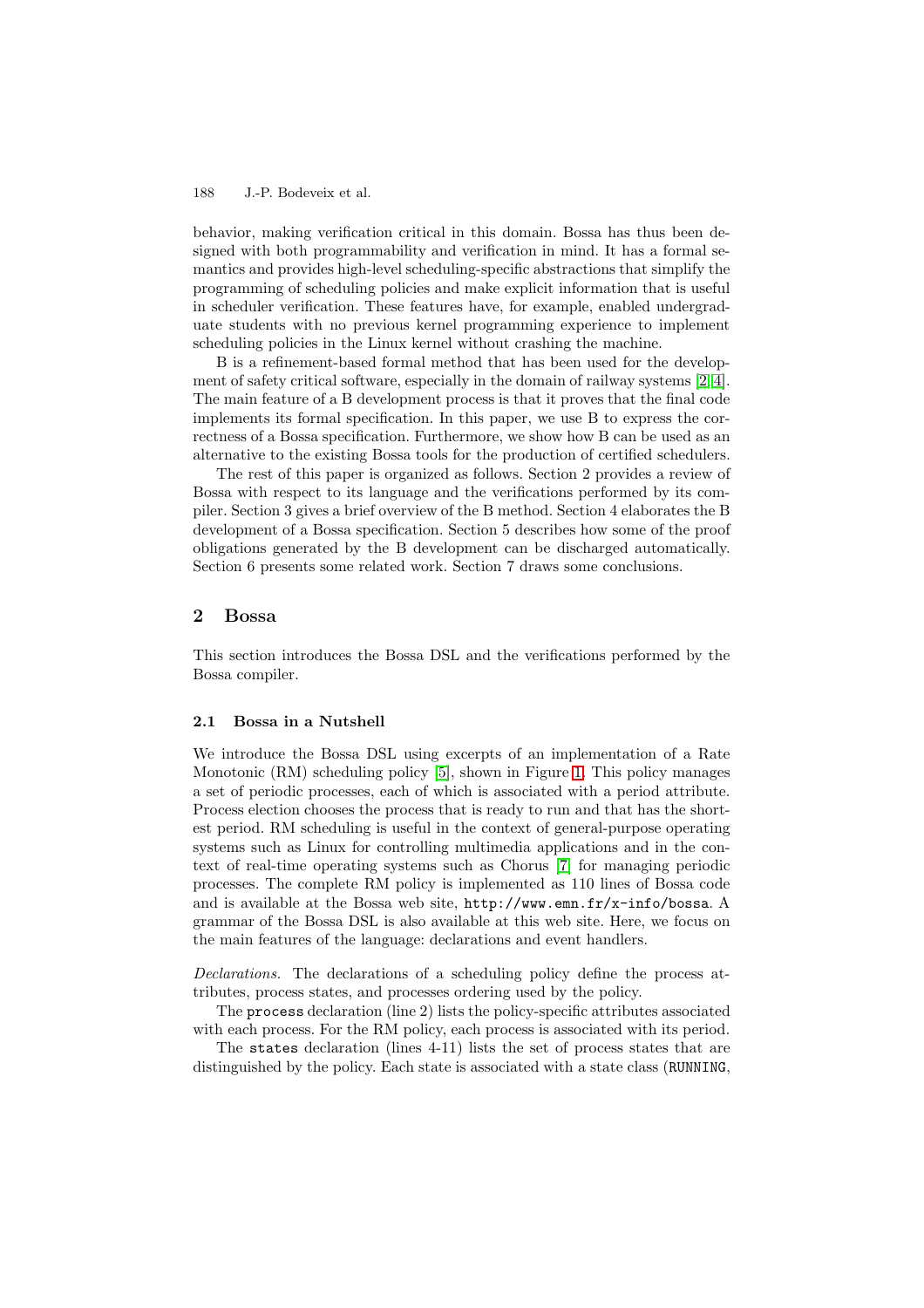```
1 scheduler RM = {
      process = { time period; \dots }
      states = {
5 RUNNING running : process;
        READY ready : select queue;
        READY yield : process;
        BLOCKED blocked : queue;
        BLOCKED computation_ended : queue;
10 TERMINATED terminated;
      }
      ordering_criteria = { lowest period }
15 handler(event e) {
        On process.end { e.target => terminated; }
        On unblock.preemptive {
          if (e.target in blocked) {
20 if ((!empty(running)) && (e.target > running)) {
              running \Rightarrow ready;
            }
            e.target => ready;
          }
25 }
         ...
      }
    }
```
**Fig. 1.** Excerpts of the Bossa Rate Monotonic policy

<span id="page-2-0"></span>READY, BLOCKED, or TERMINATED) describing the schedulability of processes in the state and an implementation as either a process variable (process) or a queue (queue). The names of the states of the RM policy are mostly intuitive. The ready state is designated as select, indicating that processes are elected from this state. The computation ended state stores processes that have completed their computation within the current period.

The ordering criteria (line 14) describes how to compare two processes in terms of a sequence of criteria based on the values of their attributes. The RM policy favors the process with the lowest period.

Event Handlers. Event handlers describe how a policy reacts to schedulingrelated events that occur in the kernel. Examples of such events include process blocking and unblocking and the need to elect a new process. We show only the definitions of the handlers process.end and unblock.preemptive, which are used as examples in the B development.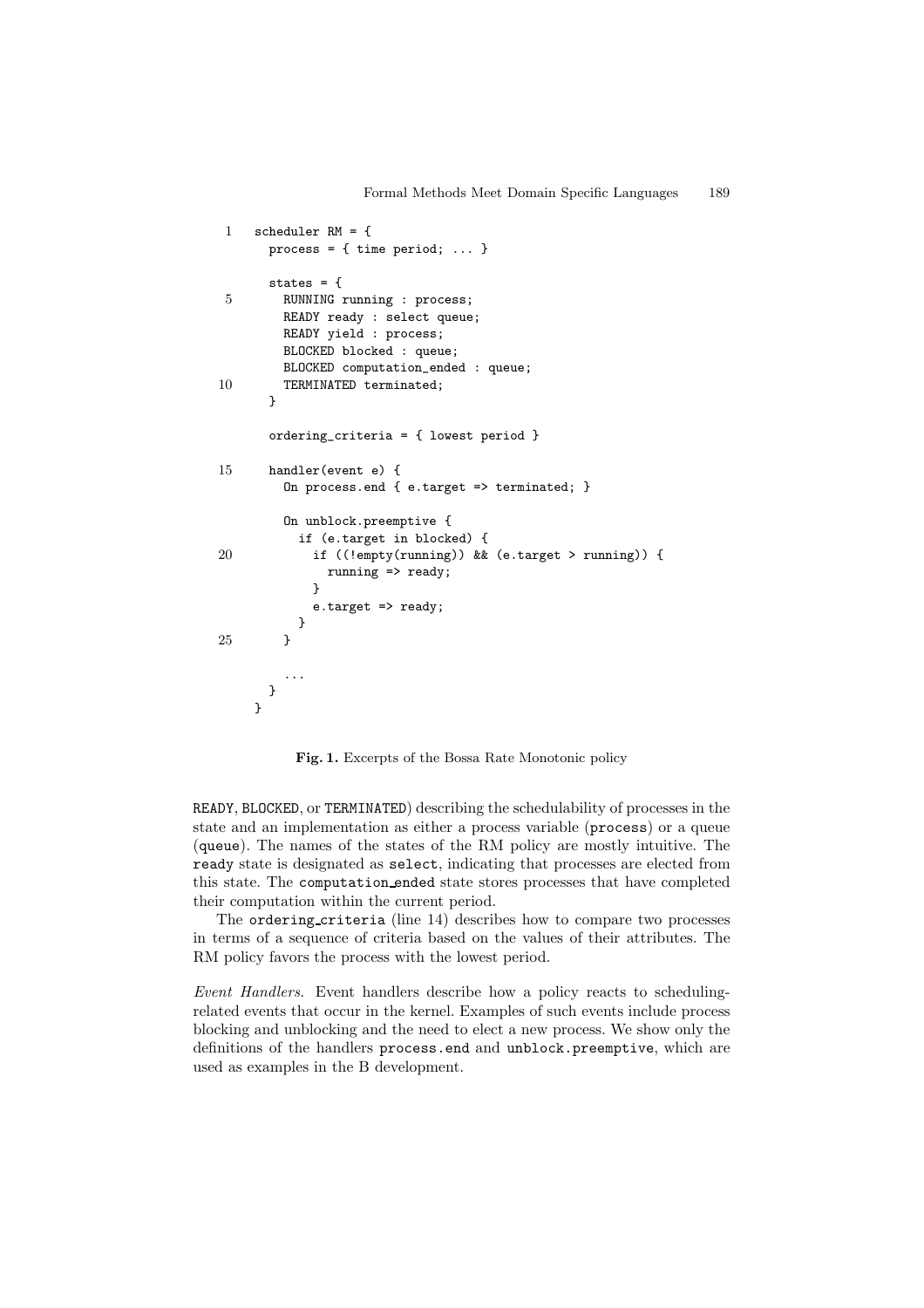Event handlers are parameterized by an event structure, e, that includes the target process, e.target, affected by the event. The event-handler syntax is based on that of a subset of C and provides specific constructs and primitives for manipulating processes and their attributes. These include constructs for testing the state of a process ( $exp$  in  $state$ ), testing whether there is any process in a given state (empty( $state$ ), testing the relative priority of two processes  $(exp_1 > exp_2)$ , and changing the state of a process  $(exp \Rightarrow state)$ .

A process.end event occurs when a process ends its execution. The corresponding handler (line 16) simply sets the state of the process to terminated. Because the terminated state is not associated with any data structure, this state change has the effect of removing the process from further consideration by the scheduler. An unblock.preemptive event occurs when a process unblocks. The corresponding handler (lines 18-25) checks whether the process is actually blocked, and if so sets the state of the target process to ready making it eligible for election. The handler also checks whether there is a running process (!empty(running)) and if so whether the target process has a higher priority than this running process (e.target > running). If both tests are satisfied, the state of the running process is set to ready, thus causing the process to be preempted.

#### **2.2 Bossa Verification**

The Bossa compiler verifies that a Bossa scheduling policy satisfies both standard safety properties, such as the absence of null-pointer dereferences, and safety properties derived from the scheduling requirements of the target OS. The latter properties are OS-specific and are described by a collection of event types. Event types are defined in terms of the state classes and specify the possible preconditions and corresponding required postconditions on process states at the time of invoking the various event handlers.

We present the event type notation using the types of the process.end and unblock.preemptive events when used with Linux 2.4. That of process.end is as follows:

[tgt in BLOCKED] -> [tgt in TERMINATED]

This type rule indicates that the target process of the event is initially in a state of the BLOCKED state class and that the handler must change the state of this process to a state of the TERMINATED state class. Because no other state classes are mentioned in the type, a process.end handler cannot perform any other state changes. The type for unblock.preemptive is as follows:

```
[tgt in BLOCKED] -> [tgt in READY]
[p in RUNNING, tgt in BLOCKED] -> [[p,tgt] in READY]
[tgt in BLOCKED] -> [tgt in BLOCKED]
[tgt in RUNNING] -> []
[tgt in READY] -> []
```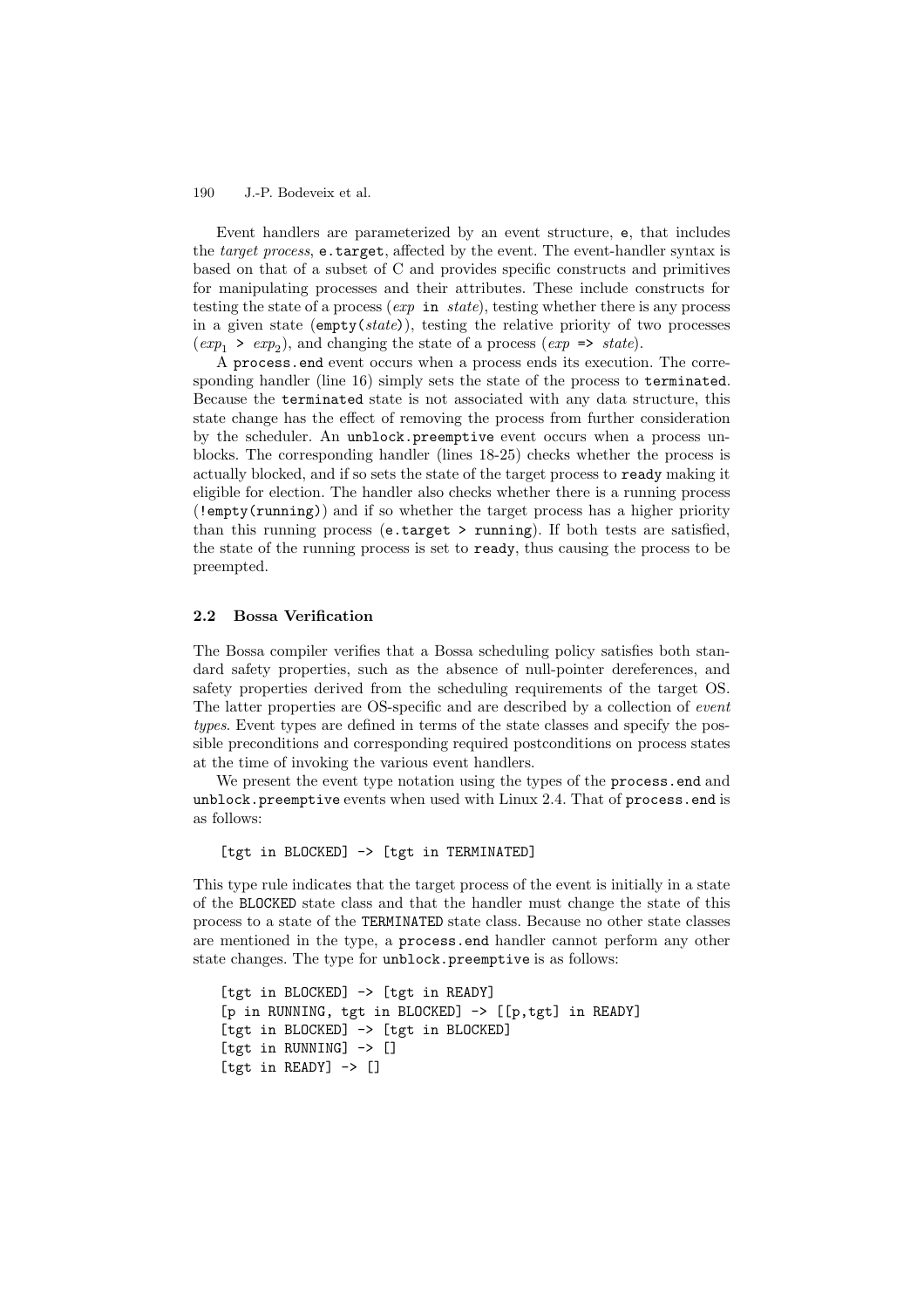The first three type rules treat the case where the target process is in a state of the BLOCKED state class. Of these, the first two allow the handler to move the target process to a state of the READY state class, making the process eligible for election. The second rule additionally moves the running process to the READY state class, which causes it to be preempted. In the third rule, the target process remains in the BLOCKED state class, but is allowed to change state, e.g. to one representing a different kind of blocking. The remaining rules consider the cases where the target process is not actually blocked. In these cases, the event handler may not perform any state changes.

It is straightforward to show that the process.end and unblock.preemptive handlers presented above satisfy these types. The Bossa compiler includes a verifier that checks that a scheduling policy satisfies the event types. This verifier is based on abstract interpretation and uses the various high-level abstractions found in the Bossa language to infer the source and destination of state change operations [\[9\]](#page-18-0).

## <span id="page-4-0"></span>**3 A Brief Overview of the B Method**

B is a state-oriented formalism that covers the complete life cycle of software development. It provides a uniform language, the Abstract Machine Notation, to specify, design, and implement systems. A typical development in B consists of an abstract specification, followed by some refinement steps. The final refinement corresponds to an implementation. The correctness of the construction is enforced by the verification of proof obligations associated with each step of the development.

A specification in B is composed of a set of modules called (abstract) machines. Each machine has an internal state, and provides services allowing an external user to access or modify its state. Syntactically, a machine consists of several clauses which determine the static and dynamic properties of the state.

Consider the following abstract machine, which specifies a simple system that stores a set with at most one element and provides various set operations:

```
MACHINE Singleton(ELEM)
VARIABLES elem, elems
INVARIANT
   elem ∈ ELEM
  ∧ elems ⊆ {elem}
INITIALISATION
   elem :∈ ELEM || elems := ∅
OPERATIONS
suppress \triangleqPRE elems \neq \emptyset THEN /* the precondition ensures that suppress
                            will be called with a nonempty set */
    elems := Ø
  END;
el ←− extract  /* extract returns el */
  PRE elems \neq \emptyset THEN
```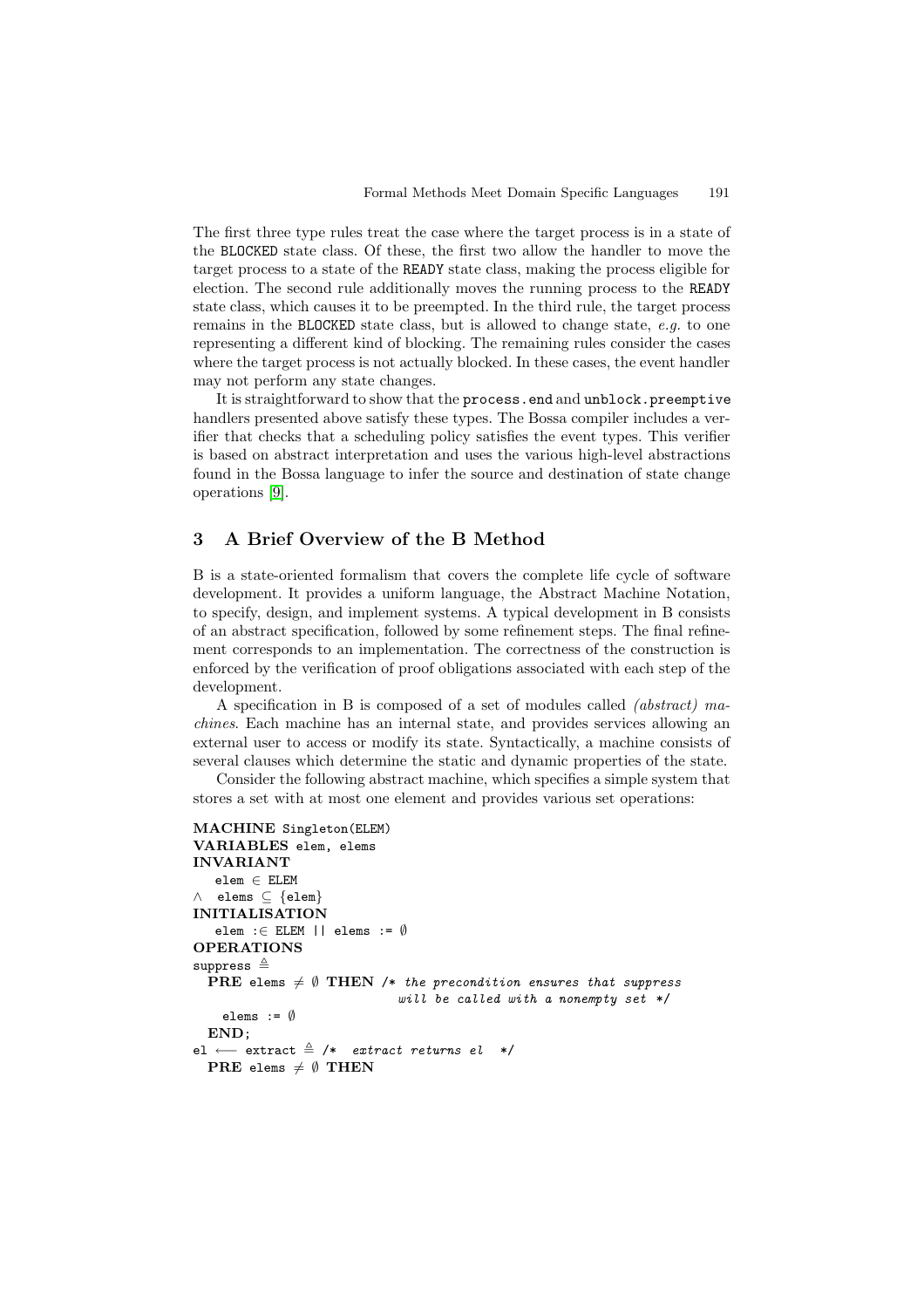```
el := elem || elems := \emptysetEND;
add(el) \triangleq /* the precondition specifies the type of el
                  and ensures that no elements will be overridden */
  PRE el \in ELEM \wedge elems = \emptyset THEN
     elem := el || elems := {el} /* B multi assignment */
  END;
bb ← empty \triangleqIF elems = \emptyset THEN bb := TRUE ELSE bb := FALSE END;
bb ← nonempty \triangleqIF elems \neq \emptyset THEN bb := TRUE ELSE bb := FALSE END;
bb ← contains(el) \triangleqPRE el ∈ ELEM THEN
     IF el \in elems THEN bb := TRUE ELSE bb := FALSE END
  END
```
**END**

This machine specifies a family of systems all having the same abstract properties with respect to the parameter **ELEM**. By convention, a parameter starting with an uppercase letter is an abstract set. Otherwise, it must be given a type within the CONSTRAINTS clause. The clause VARIABLES defines the representation of the state of the machine. In this case, we only use the variables elem and elems. The clause INVARIANT constrains the domain of these variables. It states that elem is a member of ELEM and that elems is a subset of the singleton  $\{elem\}$ . Note that at this stage of the development the domain ELEM is abstract. We just assume that it is nonempty.<sup>[1](#page-5-0)</sup> The initial state of the machine, which must satisfy the invariant, is specified in the INITIALISATION clause. In this example, the variable elem is initialized with any element of ELEM and elems is initialized to the empty set.

The services provided by a machine are specified in the clause OPERA-TIONS. In this case, we specify some standard set operations. To specify operations, B uses a mechanism of generalized substitutions. B defines six basic generalized substitutions: skip, multi-assignment (also called parallel-assignment), selection, bounded choice, unbounded choice, and preconditioned substitution. A generalized substitution acts as a predicate transformer. For example, the generalized substitution

#### **PRE** elems  $\neq$   $\emptyset$  **THEN** elems :=  $\emptyset$  **END**

corresponds to the predicate transformer

$$
\mathtt{[elems} \neq \emptyset \mathtt{[elems := \emptyset]}
$$

which is defined for any predicate  $P$  as follows:

 $[elements \neq \emptyset]$ elems :=  $\emptyset$  | $P \Leftrightarrow$  elems  $\neq \emptyset \wedge$  [elems :=  $\emptyset$ ] $P$ 

The soundness of a machine in B is given by *proof obligations* which verify that

<span id="page-5-0"></span> $<sup>1</sup>$  In B, abstract sets are nonempty and finite.</sup>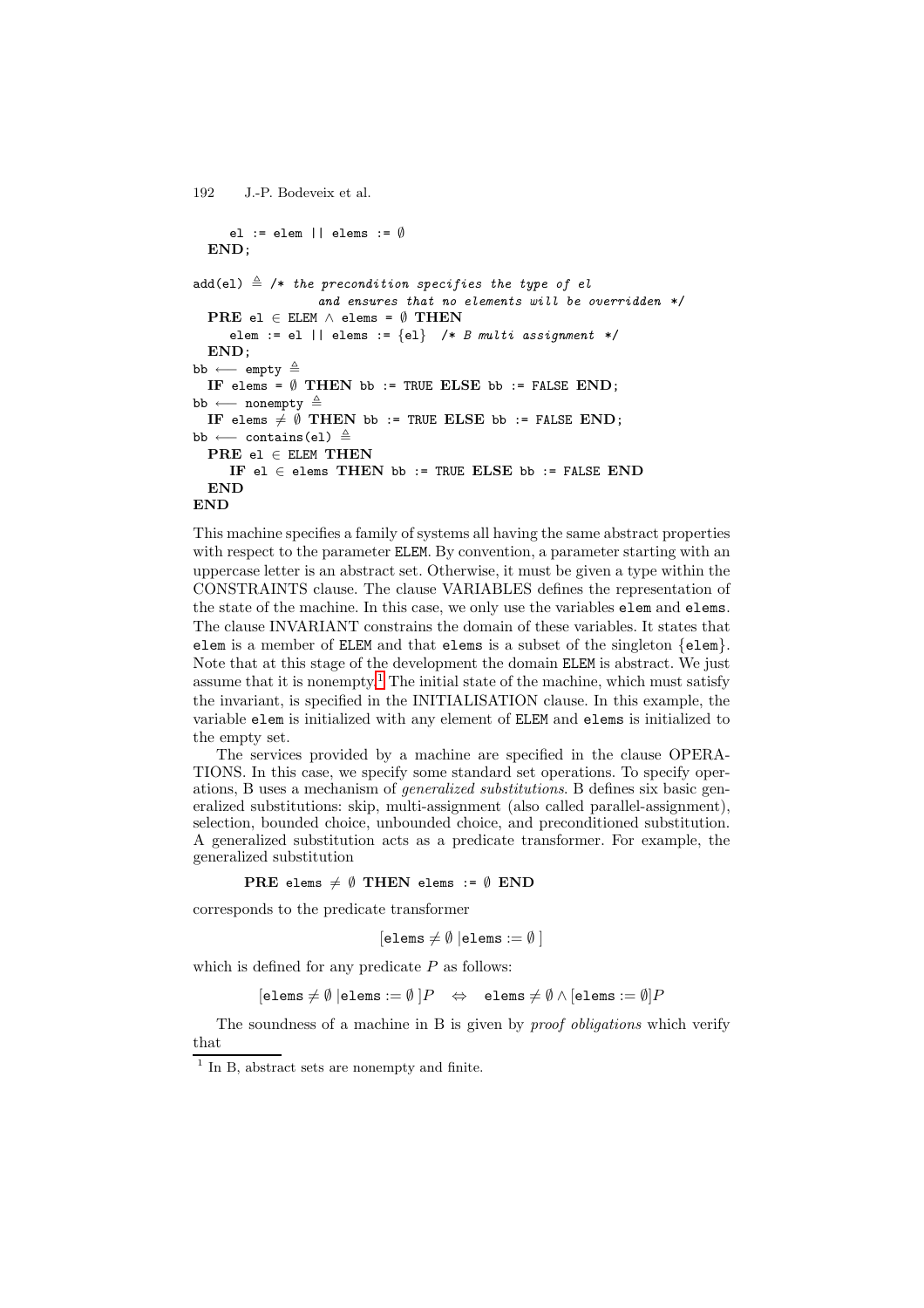- **–** The initial state satisfies the invariant.
- **–** The invariant is preserved by the operations.
- **–** The call of an operation must satisfy its precondition.

Some other clauses allow the introduction of constants (CONSTANTS) constrained by PROPERTIES.

An abstract specification can be materialized as an implementation by a mechanism of refinement. The abstract machine acts as the interface of the implementation: although the machine will be implemented by low level concrete variables, the user of a machine is always concerned by the variables and the operations defined at the abstract level. For example, in a real implementation of our system, we can implement the preceding singleton using a boolean variable, full, indicating whether the set is empty and a variable storing the singleton element managed by an instance of the BASIC ARRAY VAR machine. We refine the previous Singleton machine by the following IMPLEMENTATION machine:

```
IMPLEMENTATION Singleton_r(ELEM)
REFINES Singleton
CONCRETE VARIABLES full
  IMPORTS BASIC_ARRAY VAR(0..0,ELEM) /* generic array memory */
INVARIANT
       full \in B00L\wedge (full = TRUE \Rightarrow (elems \neq \emptyset \wedge elem = arr_vrb(0)))
\wedge (elems \neq \emptyset \Rightarrow \text{full} = \text{TRUE})
INITIALISATION
  full := FALSEOPERATIONS
add(el) \triangleqBEGIN
     STR\_ARRAY(0, e1); /* store el at index 0 */
     full := TRUEEND;
suppress \triangleq BEGIN full := FALSE END;el ←− extract  BEGIN el ←− VAL ARRAY(0); full := FALSE END;
bb ←− empty  IF full = TRUE THEN bb := FALSE ELSE bb := TRUE END;
bb ←− nonempty  BEGIN bb := full END;
bb ←− contains(el) 
  VAR vv IN
     vv \leftarrow VAL_ARRAY(0);
     IF full = TRUE \land el = vv THEN bb := TRUE ELSE bb := FALSE END
  END
END
```
The invariant of a refinement relates the abstract variables to the concrete ones and is called the "coupling invariant". From a user's point of view, operations provided by Singleton are also provided by Singleton r; we cannot distinguish a call to a refined operation from a call to the abstract one.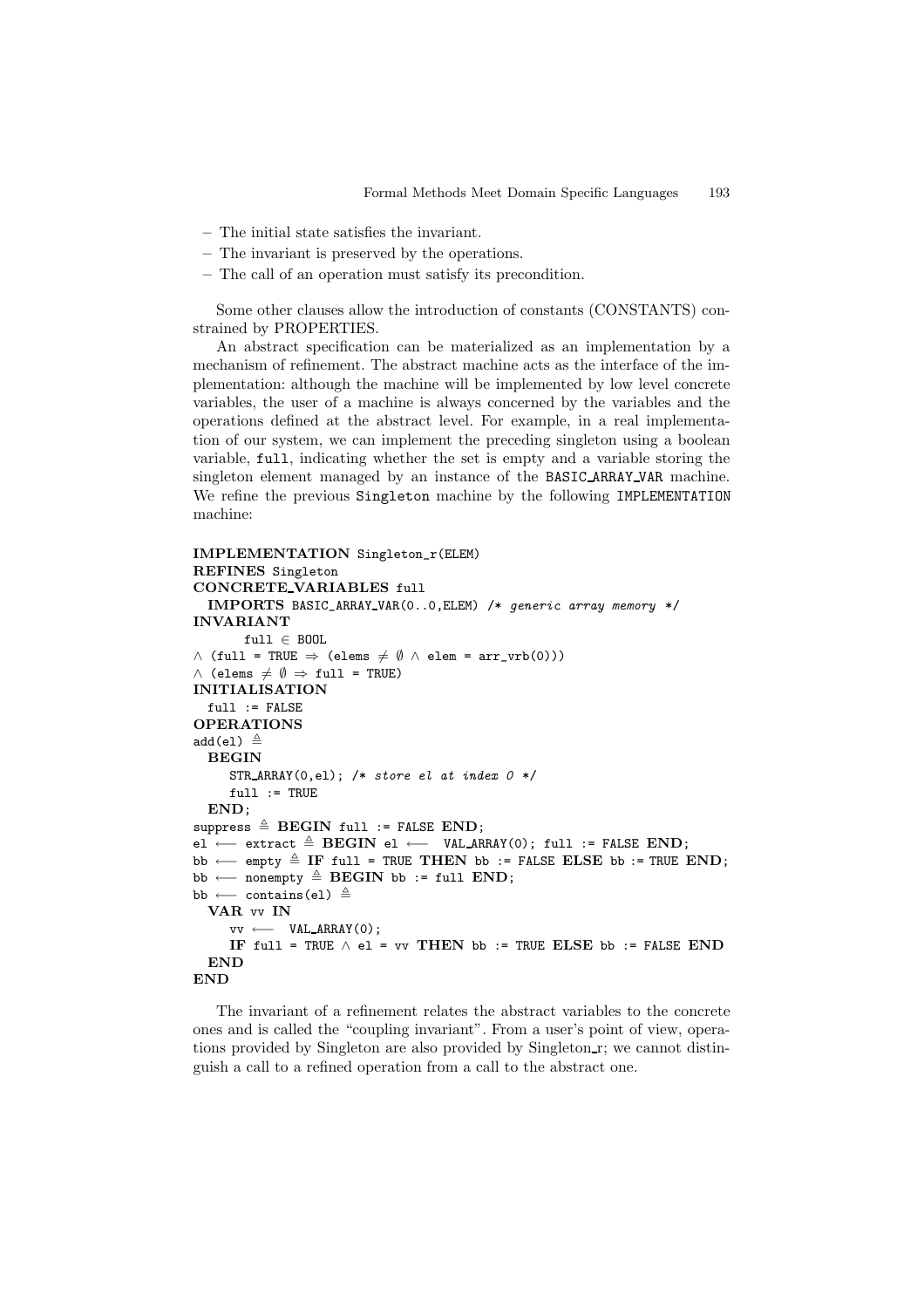The validity of a refinement is guaranteed by proof obligations: each concrete operation must be simulated by its abstract operation such that coupling invariant is preserved. Each abstract operation must be refined.

## **4 Expressing Bossa Specifications in B**

This section describes how event types and scheduling policies specified in Bossa can be translated into B machines. The event types are translated into a B machine that models the abstract behavior of a scheduler. A Bossa specification is then translated into a refinement of this abstract scheduler. Thus, verifying the correctness of a Bossa specification amounts to verifying a refinement, which requires discharging a set of automatically generated proof obligations. We use the Rate Monotonic policy [\[5\]](#page-18-3) presented in Section [2.1](#page-1-0) to illustrate this approach.

In our approach, the information given by a Bossa scheduling policy is gradually taken into account at several levels of refinement. Figure [2](#page-7-0) represents the architecture of the B project used in the conformance verification of the RM scheduling policy.

- **–** The scheduler machine describes an abstract scheduler specified by Bossa event types.
- **–** The Classes machine included by the scheduler machine defines classes of states and their transitions.
- **–** The rm machine describes the rate monotonic policy as a refinement of the machine scheduler.
- **–** The RmTrans machine and its refinements RmTrans r1 and RmTrans r2 describe transitions between rate monotonic policy states.
- **–** The machines Singleton, Queue, SelectQueue and VoidSet describe the various collections of processes that can be used by a Bossa policy.



<span id="page-7-0"></span>**Fig. 2.** Architecture of the B project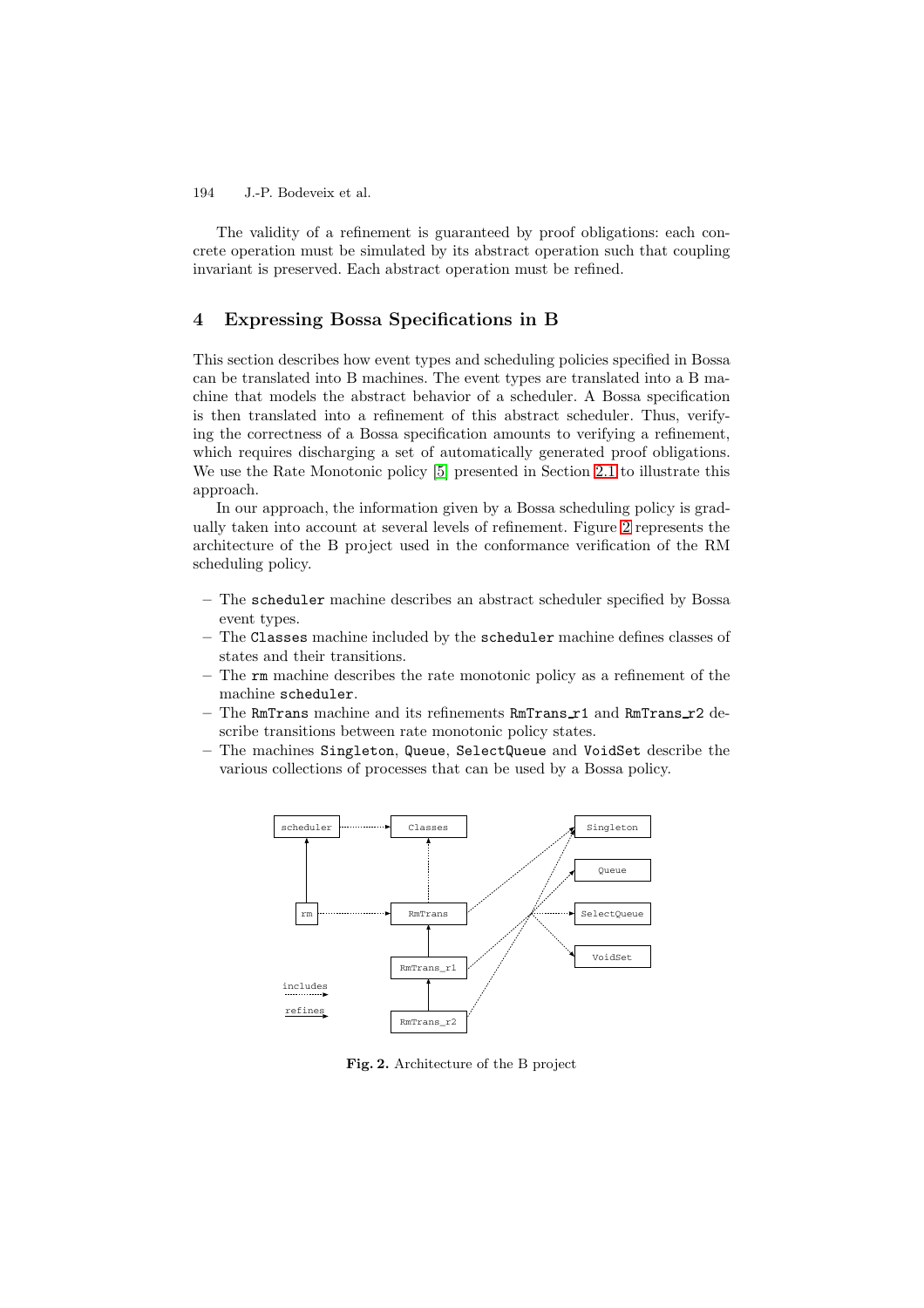#### Remarks

- **–** The preceding architecture does not depend on the scheduling policy. The machine Classes specifies state classes that are generic to the Bossa language. This machine can be used unchanged for all scheduling policies. The machines Singleton, Queue, SelectQueue and VoidSet specify various kinds of collections of processes that are similarly generic. The machine scheduler is specific to the event types for a given OS, but can be used with any policy designed for that OS. The remaining machines have generic roles, but policy-specific definitions. Of these, the machine rm specifies the considered policy (rate monotonic here), while the machine RmTrans and its refinements RmTrans r1 and RmTrans r2 specify the various states defined by the policy and the elementary transitions between them.
- **–** The B source code of these machines could be generated automatically from the Bossa event types and from the Bossa specification of a policy.

#### **4.1 Encoding the Event Types**

The event types are defined in terms of a collection of abstract state classes. The B machine Classes associates each state class with the collection of processes that it contains. These collections are defined in terms of an abstract set of processes (Process), so that conformance proofs will not depend on the actual set of processes. Each state class is associated with a disjoint subset of Process. Because Bossa assumes that the target architecture has only one processor, the RUNNING state class can contain at most one process. This constraint is represented by creating a variable running to record the process in this state class and specifying that Running is either the empty set or a singleton set containing the value of this variable. The Classes machine also defines state transition operations. These operations either move a process from one class to another, e.g. the CBlockedToTerminated operation or allow an unbounded number of state changes between two given state classes, e.g. the CReadyBlocked operation.

```
MACHINE Classes
SETS
       Process
VARIABLES
       Running, Ready, Blocked, Terminated, running
INVARIANT
       Running ⊆ Process
& Ready ⊆ Process
& Blocked ⊆ Process
& Terminated ⊆ Process
& running ∈ Process
& Running ∩ Ready = ∅
& Running ∩ Terminated = \emptyset& Running ∩ Blocked = \emptyset
```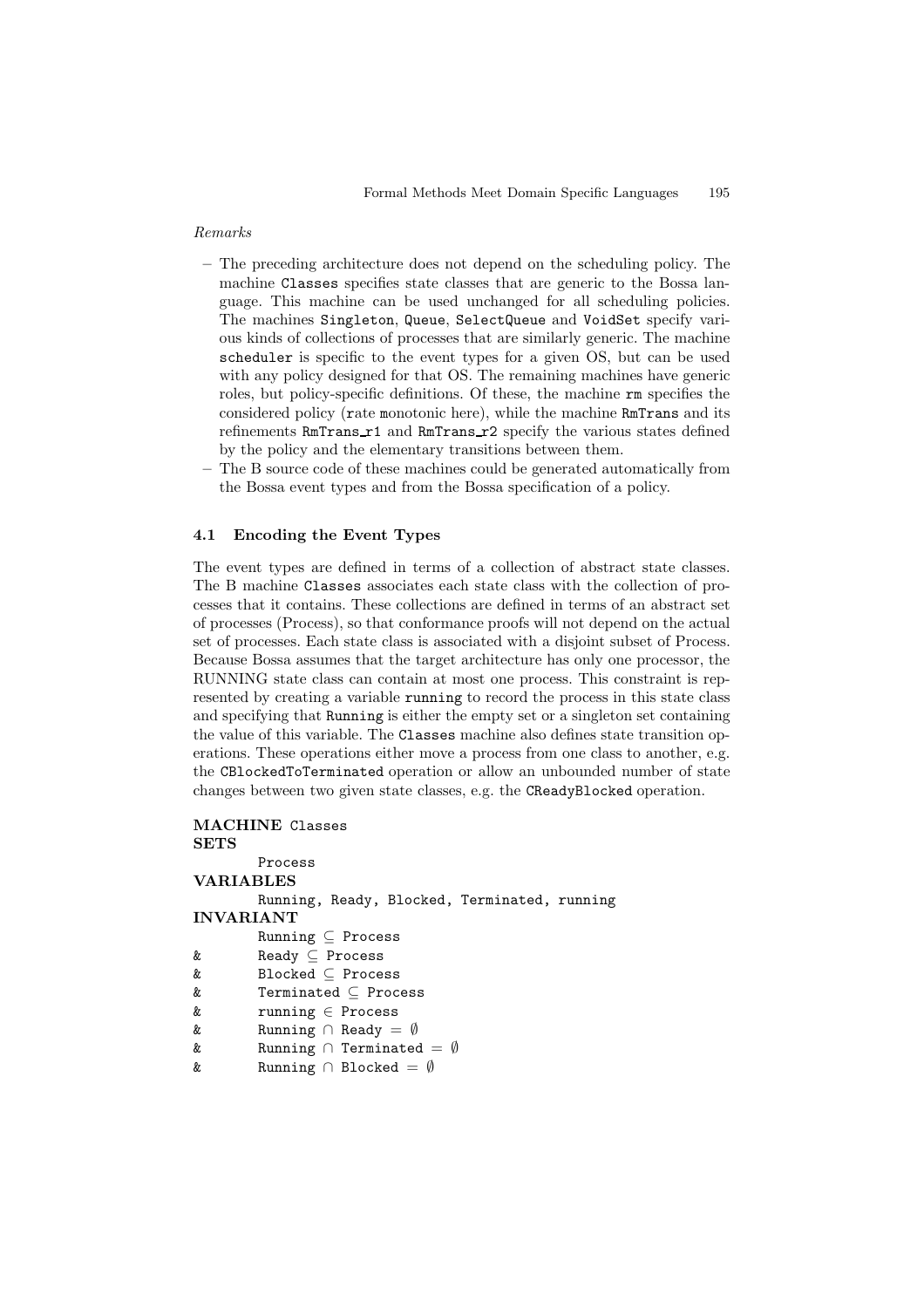```
& Ready ∩ Terminated = \emptyset& Ready ∩ Blocked = \emptyset& Terminated ∩ Blocked = \emptyset& (Running \neq \emptyset \Rightarrow Running = {running})
INITIALISATION
      Running, Ready, Blocked, Terminated := \emptyset, \emptyset, \emptyset, \emptyset|| running :∈ Process /* running becomes an element of Process
OPERATIONS
  CBlockedToTerminated(tgt) \triangleqPRE tgt ∈ Blocked THEN
     Blocked := Blocked - {tgt} || Terminated := Terminated ∪ {tgt}
   END;
  CReadyBlocked \triangleqANY rr WHERE rr ⊆ Ready THEN
      Ready := Ready - rr || Blocked := Blocked ∪ rr
   END
  ...
```
#### **END**

The event types describe the state changes allowed between the state classes. They are expressed by the scheduler abstract machine, which includes the Classes machine defined above and an operation for each event. The system to be built is supposed open and preconditions of the events specify call conditions.

We illustrate the translation of a set of event types to a B machine using the rules for process.end and unblock.preemptive presented in Section [2.1.](#page-1-0) The event type for process.end is below. This rule indicates that when the event occurs, the targeted process (tgt) is blocked and the event handler must cause the process to become terminated.

```
MACHINE scheduler
INCLUDES Classes
OPERATIONS
...
/*
[tgt in BLOCKED] -> [tgt in TERMINATED]
*/
Process_end(tgt) \triangleqPRE tgt : Process & tgt ∈ Blocked THEN
    CBlockedToTerminated(tgt)
 END
...
END
```
Event types can also be non-deterministic. For example, the type for unblock. preemptive, reproduced below, allows three different behaviors if the target process is blocked, and specifies additional behaviors if the target process is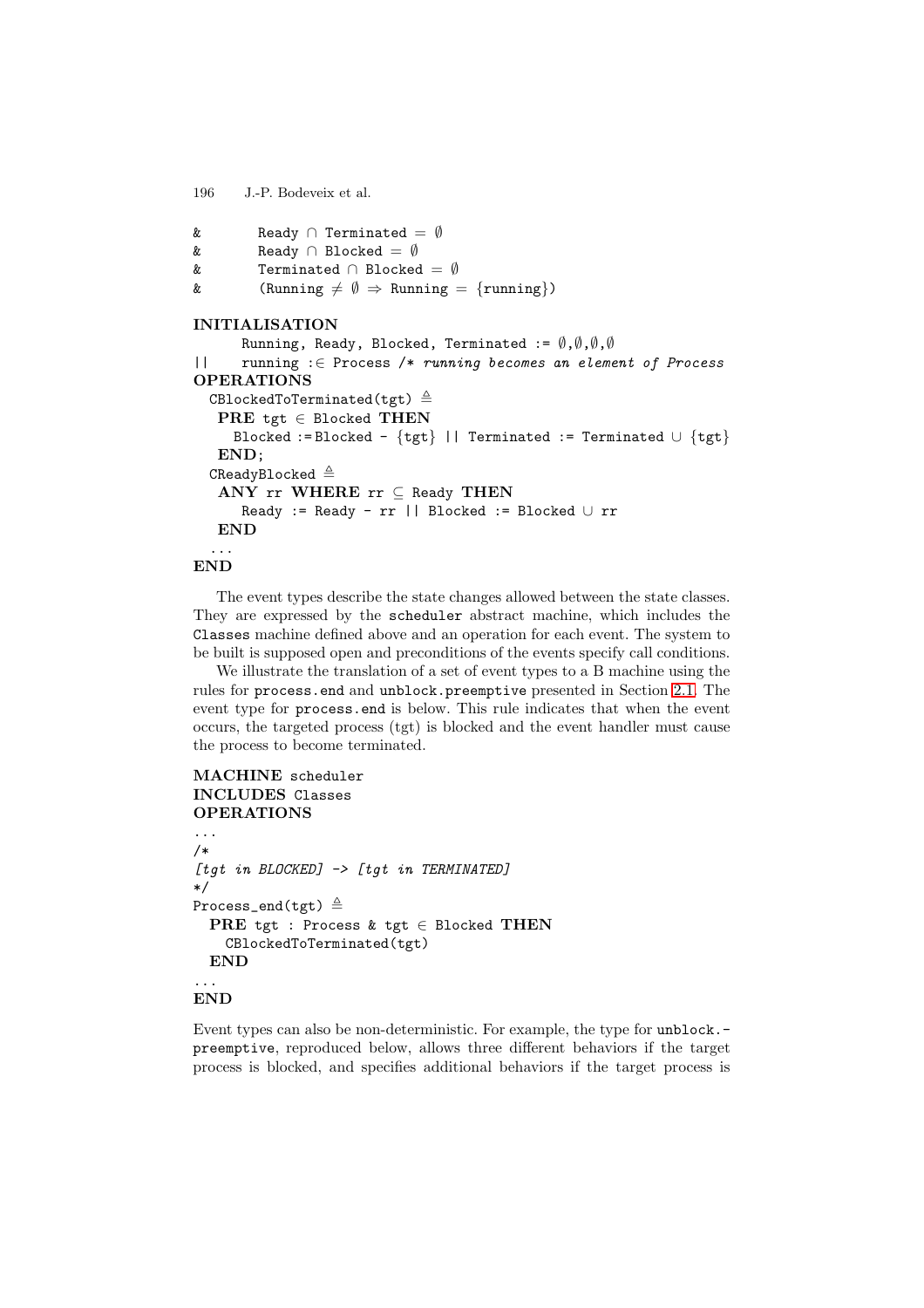running or ready. In the B translation, SELECT is used to identify the current state classes of relevant processes and CHOICE expresses the non-determinism.

```
/*
[tqt in <b>BLOCKED</b>] -> [tqt in <b>READV</b>][p in RUNNING, tgt in BLOCKED] \rightarrow [[p, tgt] in READY]
[tgt in BLOCKED] -> [tgt in BLOCKED]
[tgt in RUNNING] \rightarrow [][tgt in READV] -> []
*/
Unblock_preemptive(tgt) \triangleqPRE tgt : Process ∧ tgt ∈ (Running ∪ Ready ∪ Blocked) THEN
   SELECT tgt \in Blocked \wedge Running \neq \emptyset THEN
     CHOICE CRunningBlockedToReadyReady(tgt)
       OR CBlockedToReady(tgt)
     END
   WHEN tgt ∈ Blocked ∧ Running = ∅ THEN CBlockedToReady(tgt)
   WHEN PTRUE THEN skip
   END
 END
```
Remark. In the scheduler machine, we have only specified the transitions that can be performed between state classes. The Bossa event types also specify when transitions are allowed within a state class as is represented by the rule [tgt in BLOCKED] -> [tgt in BLOCKED] of the unblock.preemptive event type. While this transition could be expressed in B by refining the specification of the state classes, we have not done so to maintain readability. It follows that in our B model, state changes within a class are always allowed.

### <span id="page-10-0"></span>**4.2 Encoding a Scheduling Policy**

A scheduling policy is introduced as a refinement of the abstract scheduler. It redefines the scheduling events using its own states, which refine the previously introduced state classes. The management of policy-specific states is introduced gradually in order to factorize some of the proof obligations.

- **–** The first refinement level introduces the representation of states in terms of collections of processes. In order to establish the link between policy states and state classes, the machine Classes is included. Elementary state transitions are defined and apply both to policy states and state classes.
- **–** The next refinement level drops the state classes, which are not used in the implementation. However, this machine inherits the link between states and state classes established by the first level.
- **–** The last refinement level introduces the implementation of state membership.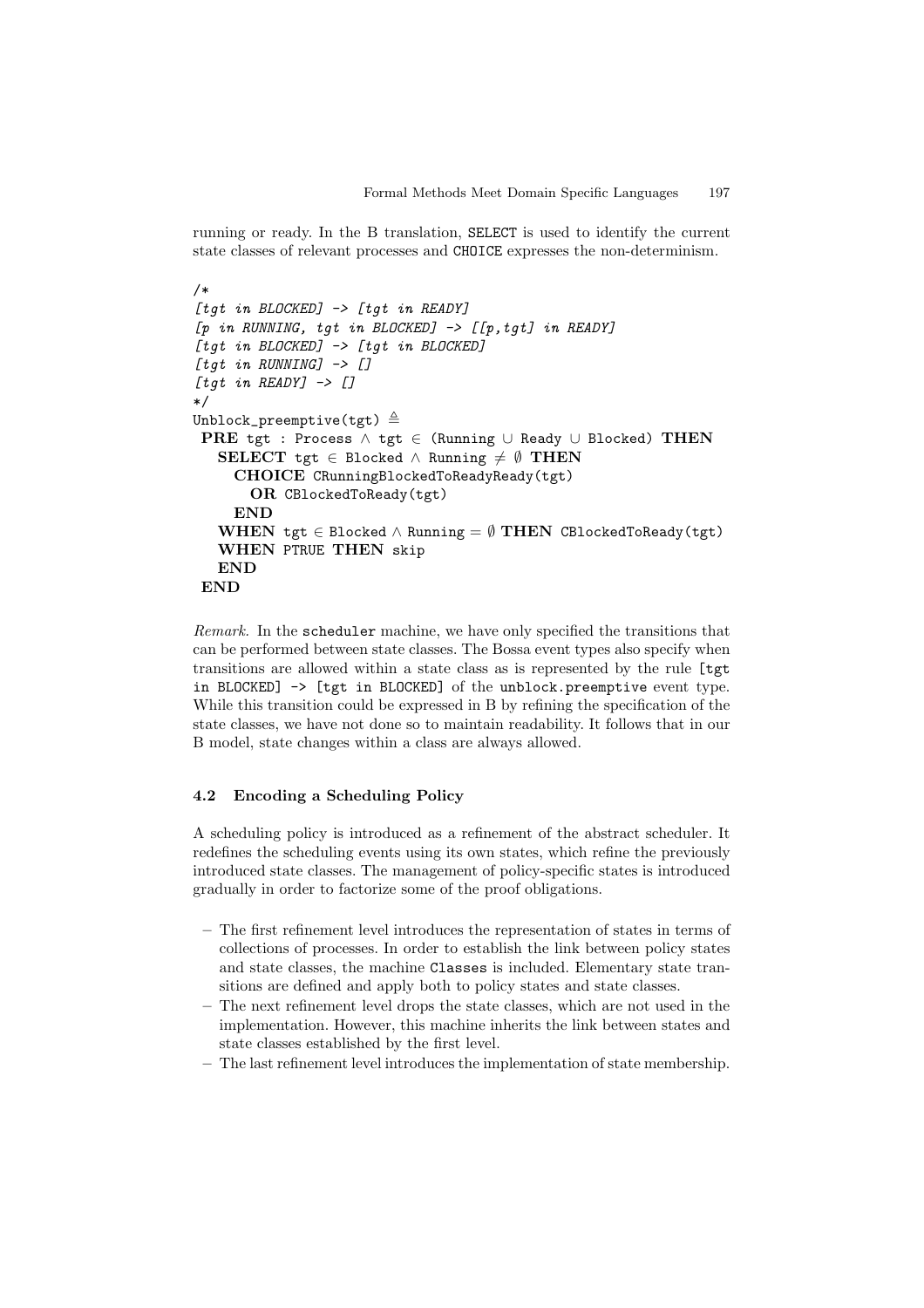**Data Representation.** The data structures used at the abstract level ensure the correctness of state changes while preserving some properties, e.g. a process cannot be lost, cardinality constraints are enforced. The preservation of these properties is established by verifying proof obligations. At the abstract level, states are represented by sets and checking the state of a process amounts to testing set membership. In order to simplify the proof of the conformity of scheduling policies, abstract machines defining sets of processes are provided. Generally, they provide insertion and extraction operations. We have developed a library of such machines with their efficient implementations.

- **–** The Singleton machine (see Section [3\)](#page-4-0) is used when there is at most one process in a given state. Its insertion operation is preconditioned so that processes cannot be overridden and its invariant ensures the cardinality constraint. This machine supports Bossa states declared as process (running and yield for RM).
- **–** The Queue machine can contain any number of processes. This machine supports Bossa states declared as queue (blocked and computation ended for RM).
- **–** The SelectQueue machine is used when a state can contain any number of processes and processes in this state can be accessed in sorted order using the Bossa operator select. This machine support Bossa states declared as select queue (ready for RM).
- **–** The VoidSet is used when a state does not record any processes. This machine supports Bossa states for which no implementation is specified (terminated for RM). The machine does not provide observation operations so that its implementation does not store any process.

**State Transitions.** The machine RmTrans establishes the link between policy states and states classes. Once established, this invariant is reused by machines including or refining RmTrans. To establish the link, RmTrans includes both the Classes machine and machines for each kind of state.[2](#page-11-0) The invariant of RmTrans specifies how states classes are split into disjoint concrete states. In order to preserve this invariant, operations are defined as acting both on concrete states and on state classes. For example, RMRunning2Yield applies if running is non empty and yield is empty. The running process is deleted from the running state and added to the yield state. This operation is in parallel performed on state classes: CRunning2Ready is also called, as Ready is the state class of yield.

```
MACHINE RmTrans
INCLUDES
 Classes,
```

```
ru.Singleton(Process), /* running state */
rd.SelectQueue(Process,period), /* ready state */
```
<span id="page-11-0"></span>The notation INCLUDES pr.m includes the machine m and adds the prefix pr to the identifiers of m in order to avoid any conflict.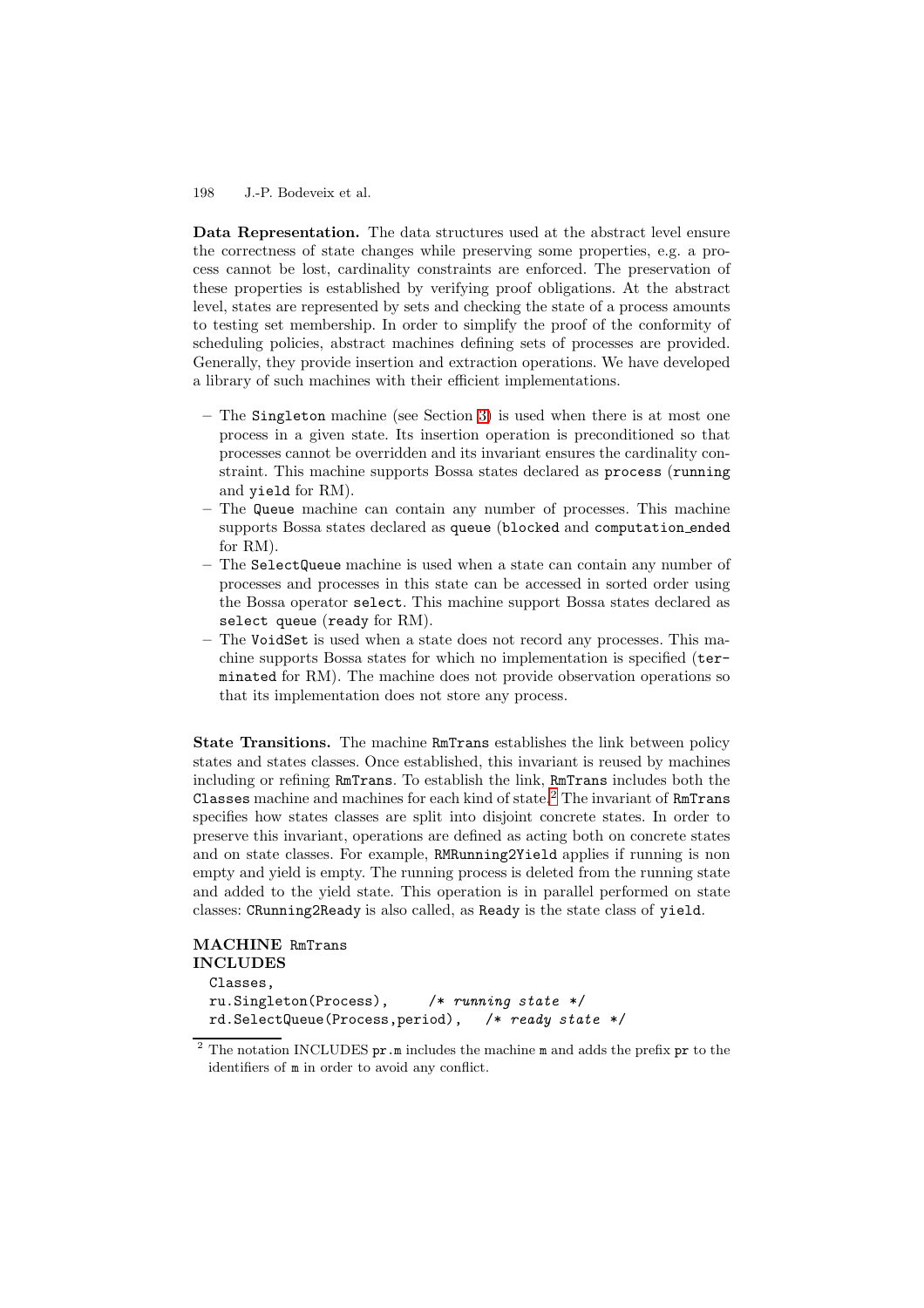```
yl.Singleton(Process), /* yield state */
  bl.Queue(Process), \sqrt{\ast} blocked state \ast/ce.Queue(Process), /* computation_ended state */
  tm.VoidSet(Process) /* terminated state */
INVARIANT
 bl.elems \cap ce.elems = \emptyset\land rd.elems \cap yl.elems = \emptyset∧ Running = ru.elems
∧ Ready = rd.elems ∪ yl.elems
∧ Blocked = bl.elems ∪ ce.elems
\land Terminated = tm.elems
OPERATIONS
 RMRunning2Yield \triangleqPRE ru.elems \neq \emptyset \wedge yl.elems = \emptyset THEN
     yl.add(ru.elem) || ru.suppress || CRunning2Ready
   END;
  ...
END
```
**Elimination of Abstract Data.** The refinement step RmTrans r1 is used to redefine operations without managing state classes. The Classes machine is no longer included and operations only act on policy states.

```
REFINEMENT RmTrans_r1 REFINES RmTrans
INCLUDES
 ru.Singleton(Process), rd.SelectQueue(Process,period),
  yl.Singleton(Process), bl.Queue(Process),
  ce.Queue(Process), tm.VoidSet(Process)
OPERATIONS
RMRunning2Yield \triangleqBEGIN yl.add(ru.elem) || ru.suppress END;
  ...
END
```
**State Membership.** The data-representation machines provide an abstract variable (elems) containing the set of processes in the corresponding state. In Bossa, the implementation of state membership relies on an attribute attached to each process. It is represented in B by the variable state: Process  $\rightarrow$  State which is introduced in a new refinement. Its declaration is split into INVARIANT and ASSERTIONS. The ASSERTIONS clause is proved once as being implied by the invariant. Then, the preservation of the assertion predicates is ensured provided the invariant is preserved.

**REFINEMENT** RmTrans\_r2 **REFINES** RmTrans\_r1 **SETS**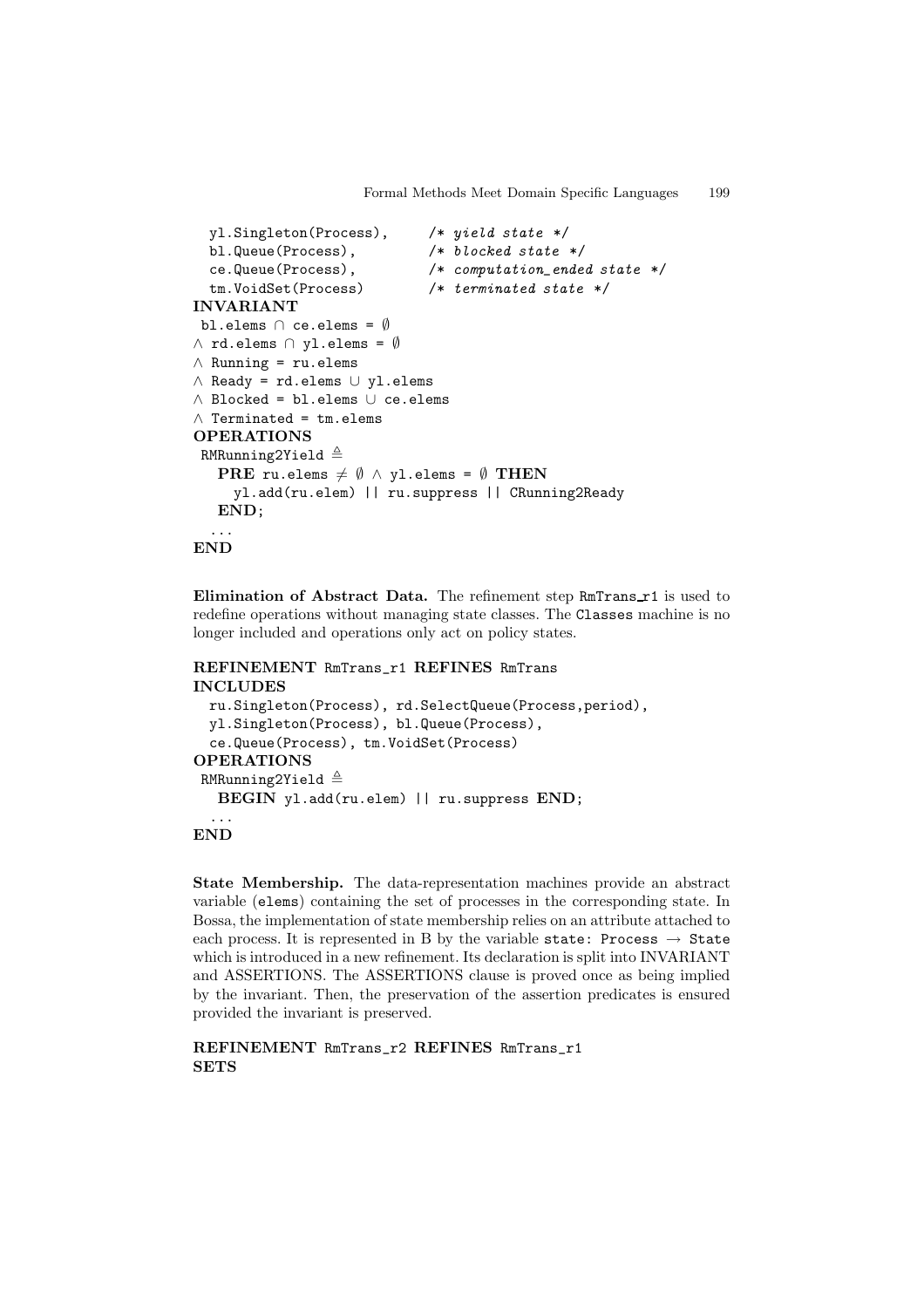```
State = {RmNowhere, RmRunning, RmReady, RmBlocked, RmCompEnded,
           RmYield, RmTerminated}
INCLUDES
  bl.Queue,
  ...
VARIABLES
  state
INVARIANT
  /* state is a relation between Process and State */
  state : Process ↔ State
\wedge state = Process \times {RmNowhere} \lt + /* definition of the state */
    (rd.elems × {RmReady} ∪ /* relation */
     bl.elems × {RmBlocked} ∪
     ce.elems × {RmCompEnded} ∪
     yl.elems × {RmYield} ∪
     ru.elems × {RmRunning} ∪
     tm.\,elements \times \{RmTerminated\})ASSERTIONS
  state : Process \rightarrow State /* the relation is functional */
```
The introduction of the state variable avoids referencing abstract sets of states for testing state membership. The refinement RmTrans r2 thus uses the operations of the data-collection abstract machines instead of their abstract variables.

**The Algorithm.** The scheduling policy is defined as a refinement of the abstract scheduler. Its B code is translated from the Bossa specification. As compared to the abstract scheduler, some tests are added in order to get the current concrete state of a process and to call the correct state transition operation.

For example, the handler for the unblock.preemptive event is specified in Bossa as follows:

```
On unblock.preemptive {
  if (e.target in blocked) {
    if ((!empty(runing)) && (e.target > running))running => ready;
    }
    e.target => ready;
 }
}
```
The translation of this handler to B is immediate. Note that the process comparison  $p1 > p2$  is translated into  $period(p1) < period(p2)$ , thus inlining the ordering criteria defined in Section [2.1.](#page-1-0) Furthermore, policy specific variables are introduced. The Rate Monotonic policy described in Bossa defines a counter (missed deadlines) and a timer variable.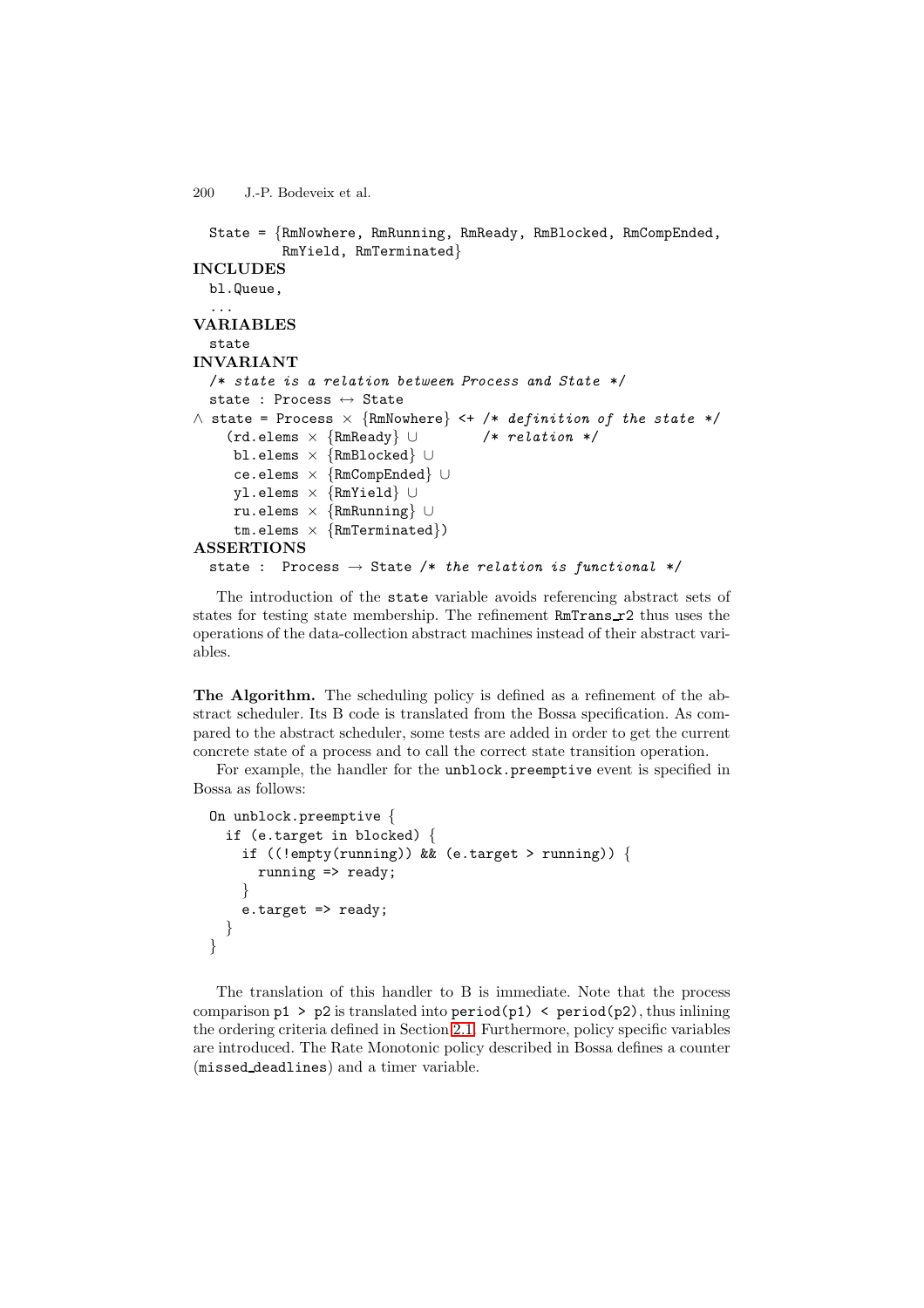```
REFINEMENT rm REFINES scheduler
INCLUDES RmTrans /* state transition machine */
VARIABLES
  missed_deadlines, timer /* policy specific variables */
INVARIANT
  missed_deadlines : Process --> NATURAL
& timer : Process --> INTEGER
INITIALISATION
  missed_deadlines := Process * \{0\} || timer := Process * \{0\}OPERATIONS
 Unblock preemptive(tgt) \triangleqVAR isbk IN
     isbk <-- RMisBlocked(tgt);
     IF isbk = TRUE THEN
       VAR hru IN
         hru <-- RMhasRunning;
         IF hru = TRUE ∧ period(tgt) < period(running) THEN
           RMRunning2Ready
         END;
         RMBlocked2Ready(tgt)
       END
     END
   END
  END
```
Proof obligations generated for this machine express that it is a refinement of the abstract scheduler. They are the main properties that must be checked in order to ensure that the scheduling policy complies with the event types associated with the underlying kernel.

## **5 Proof Automation**

The proof obligations generated for the preceding Bossa/B development are not automatically proved by the provers available with Atelier B. Although, it should be possible to add some tactics for discharging some of the remaining proofs, this section instead introduces a decidable logic fragment that supports the expression of proof obligations. It follows that their verification is automatic. We believe that identifying logic fragments for automating the proof process is essential for the scalability of a proof based approach.

#### **5.1 An Overview of Monadic Second Order Logic and Mona**

**Definition 1 (S1S and WS1S logics).** Let  $\{x_1, \ldots, x_n\}$  be a set of first order variables and  $\{X_1,\ldots,X_n\}$  a set of monadic second order variables. A minimal grammar for these logics is defined as follows: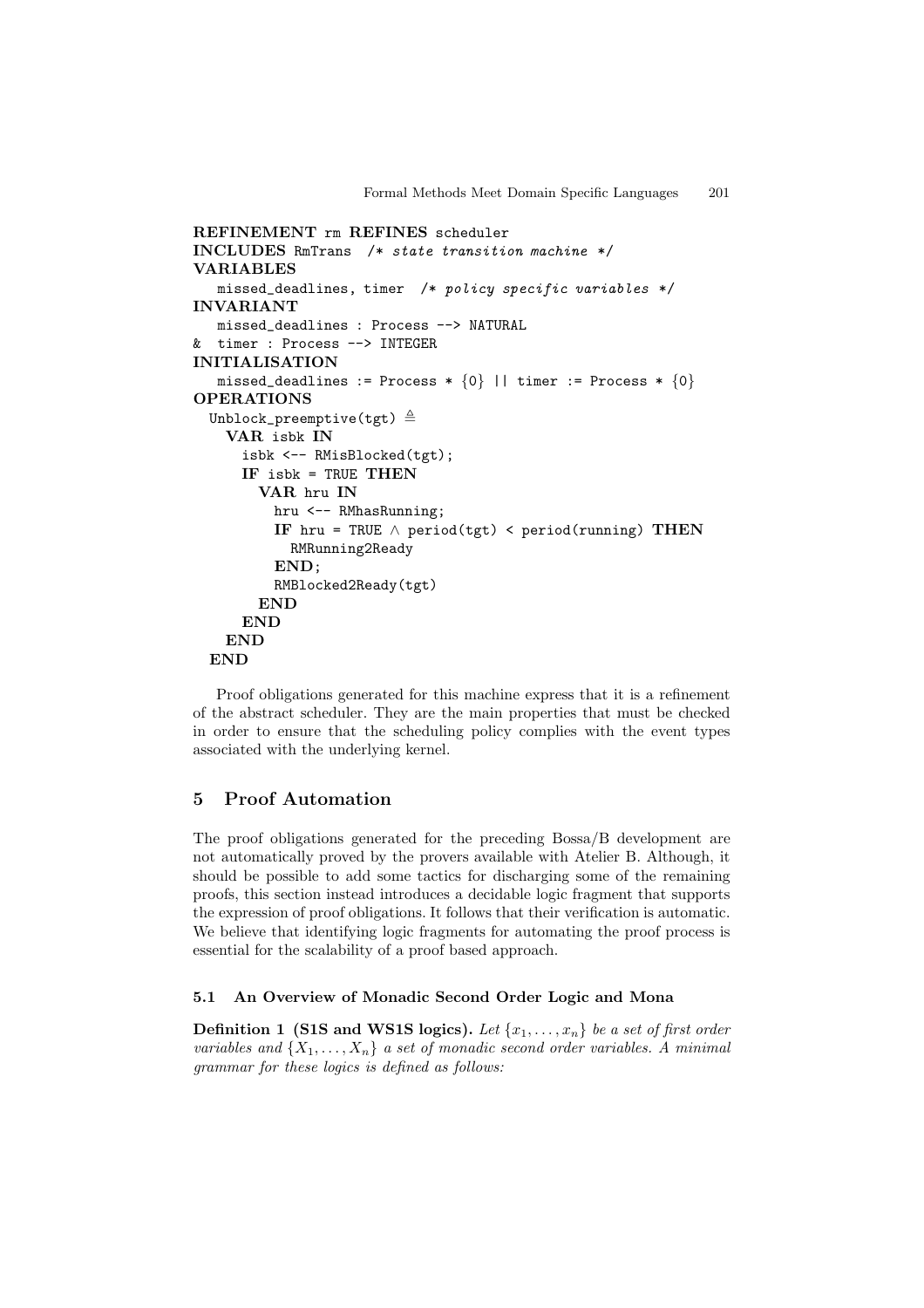**–** A term t is inductively defined by:

 $t ::= 0 | x_i | s(t) s$  is the successor symbol

**–** A formula f is inductively defined by:

 $f ::= t \in X_i$  set membership  $| \neg f | f \wedge f$  $\vert \exists_1 x_i.$  f first order quantification  $\exists$ <sub>2</sub>X<sub>i</sub>. f second order (set) quantification

This syntax is extended as usual by first order operators and quantifiers ( $\vee$ ,  $\Rightarrow$ ,  $\forall$ ...) and some arithmetic relations. For example,  $a \leq b$  is defined by  $\forall_2 X$ .  $X(a)$  $\land (\forall_1 x. X(x) \Rightarrow X(s(x))) \Rightarrow X(b).$ 

Validity of a formula. A closed formula is valid in S1S or WS1S if it is valid in the interpretation on the set  $N$  of natural numbers, where s is the successor function, first order variables relate to the natural numbers and second order variables to the subsets (finite in the case of WS1S) of N. These two logics are decidable [\[11\]](#page-18-5). WS1S is concerned with finite sets only while S1S is also concerned with infinite sets. The Mona tool [\[6\]](#page-18-6) implements a decision procedure for WS1S.

With respect to our study, we can use Mona to decide some of our proof obligations, specifically those that concern individual processes and sets of processes (regardless of the effective number of processes).

## **5.2 A Translation Example**

As an example of the use of Mona in discharging proof obligations, we consider the proof obligations associated with the refinement of the ReadyToRunning operation. According to the B method, the proof obligation for a refinement of an abstract preconditioned operation  $op_a$  by a concrete operation  $op_x$  is:

$$
\begin{aligned} &\text{Inv}_a(st_a) \\ &\wedge \text{ Inv}_r(st_a, st_r) \wedge \text{Pre\_op}(st_a) \wedge op_r(st_r, st'_r) \\ &\Rightarrow \exists st'_a: \quad op_a(st_a, st'_a) \\ &\wedge \text{ Inv}_r(st'_a, st'_r) \end{aligned}
$$

where:

- $-\operatorname{Inv}_a(st_a)(\text{resp. Inv}_r)$  is the invariant of the abstract (resp. of the concrete) machine,<sup>[3](#page-15-0)</sup>
- **–** Pre op is the precondition of the abstract operation,
- $\partial p_a(st_a, st'_a)$ (resp.  $\partial p_r(st_r, st'_r)$ ) is the before-after predicate of the abstract (resp. concrete) operation.

<span id="page-15-0"></span><sup>&</sup>lt;sup>3</sup> The invariant of the refinement is expressed over the product of the abstract and concrete states in order to express the so called "coupling" invariant between the abstraction and the concretization.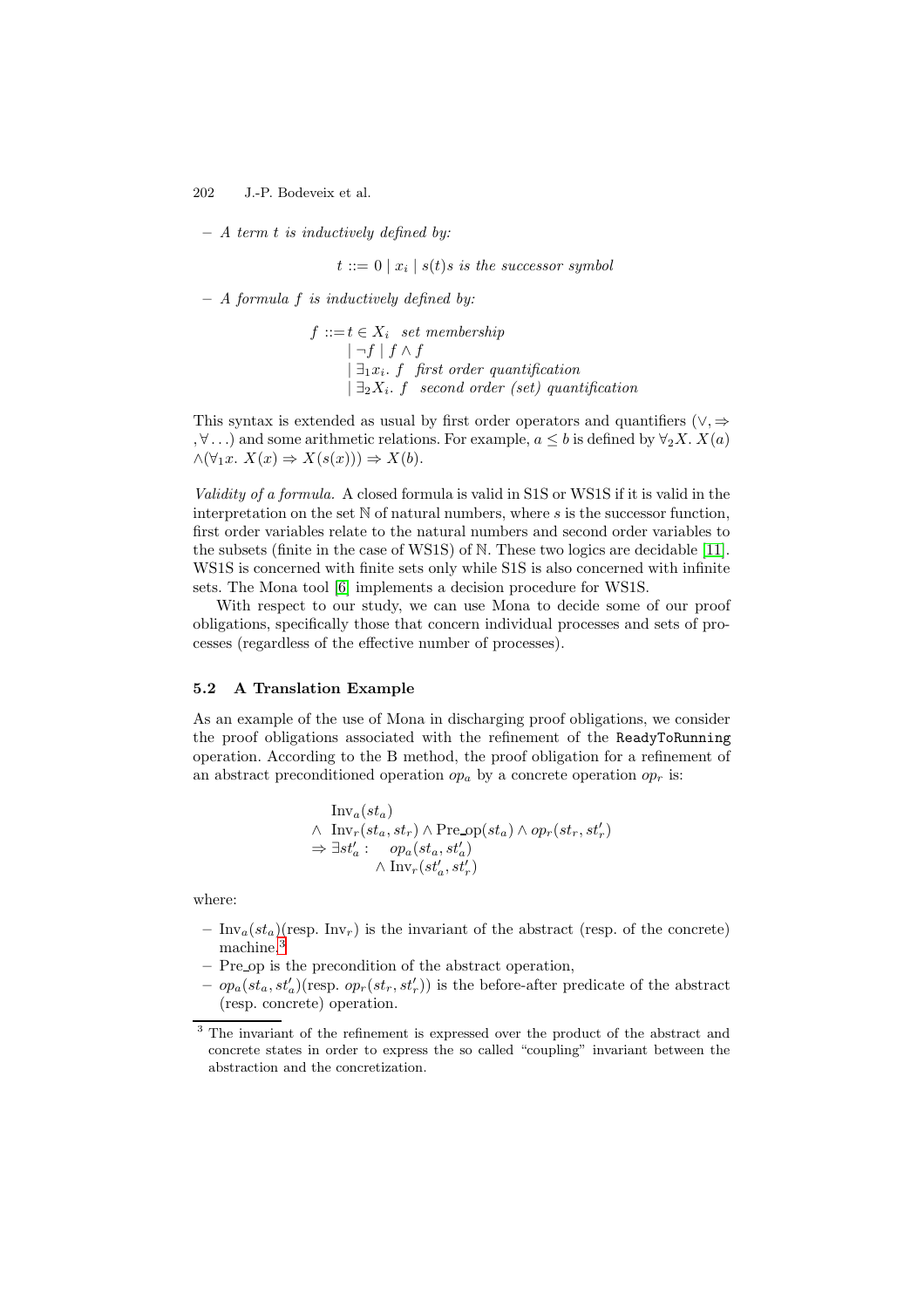Informally, the preceding formula says that each concrete step  $op<sub>r</sub>$  can be simulated by an abstract step  $op_a$  so that the coupling invariant  $Inv_r$  is preserved.

Given the abstract and refined states introduced in Section [4.2,](#page-10-0) we can express the preceding proof obligation within Mona as follows (the complete Mona text is given in the appendix [A\)](#page-18-1):

```
all2 Ready, Running, Terminated, Blocked:
all1 running,running':
all2 rdelems, ruelems, ylelems,
      rdelems', ruelems', ylelems':
all1 rdelem, ruelem, ylelem,
     rdelem', ruelem', ylelem':
        Inv_a(Ready, Running, Terminated, Blocked, running)
     & Inv_r(Ready, Running, Terminated, Blocked, running,
             rdelems,rdelem,ruelems,ruelem,ylelems,ylelem)
     & pre_RunningToReady_a(Ready, Running, Terminated, Blocked, running)
     & RunningToReady_r(rdelems,rdelem,ruelems,ruelem,ylelems,ylelem,
          rdelems',rdelem',ruelems',ruelem',ylelems',ylelem')
   => ex2 Ready',Running',Terminated',Blocked': ex1 running':
       RunningToReady_a(Ready, Running, Terminated, Blocked, running,
                        Ready',Running',Terminated',Blocked',running')
     & Inv_r(Ready', Running', Terminated', Blocked',running',
             rdelems',rdelem',ruelems',ruelem',ylelems',ylelem');
```
Thanks to its decision procedure, the Mona tool establishes that the preceding predicate is valid. It outputs the following result:

AUTOMATON CONSTRUCTION 100% completed Time: 00:00:00.01

Automaton has 1 state and 1 BDD-node

ANALYSIS Formula is valid

## **6 Related Work**

A large number of DSLs have been developed for a wide range of domains [\[12\]](#page-18-7). Many of these DSLs provide no verification, and those that do typically either rely on verification provided by a general-purpose host language [\[10\]](#page-18-8) or use ad hoc analyzers, as was originally done for Bossa. The former approach is, however, limited to the facilities of the host language, which are rarely adequate for expressing and checking domain-specific properties, while the latter puts a huge burden on the DSL developer.

The DSLs Promela++ [\[3\]](#page-17-2) and ESP [\[8\]](#page-18-9) both provide both standard code generators and translators to code suitable for use with the SPIN model checker.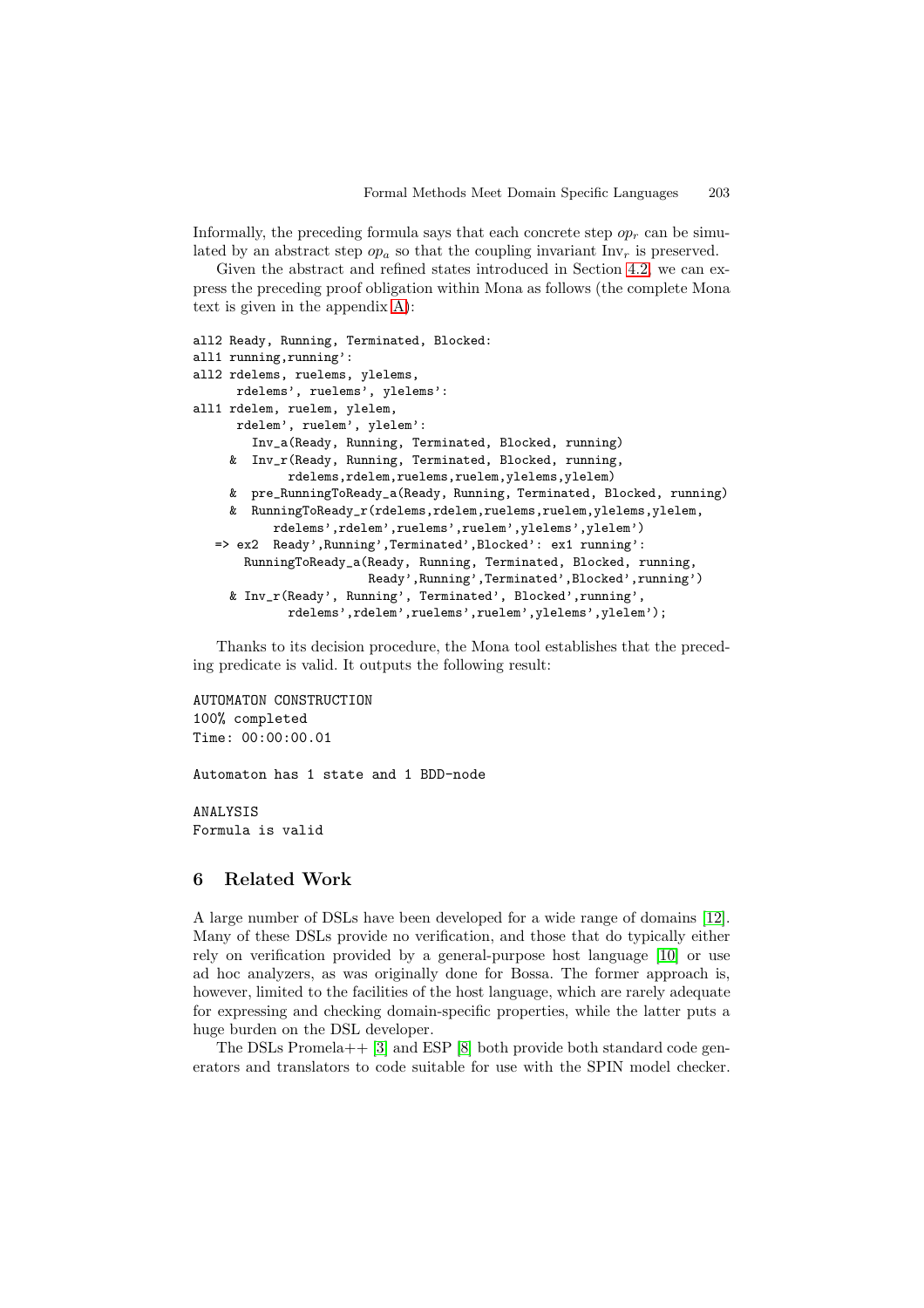While these approaches are in the spirit of the work presented here, the state explosion problem implies that these languages use model checking for bug finding, but not complete verification. Furthermore, these approaches require specifying properties in the general-purpose specification language of SPIN, while the Bossa event types are domain-specific. Indeed, the high-level of the event type specification is crucial to enable our refinement-based approach.

## **7 Conclusion**

DSLs provide a high-level means of implementing solutions to complex problems within a given domain. When the domain has critical safety or security requirements, verification of these implementations is essential. In this paper, we have shown a systematic means of using the B formal method to verify a process scheduling policy implemented using the Bossa DSL. This verification covers within a single framework both verification of the scheduler structure, as also provided by existing Bossa verification tools, and verification of part of the implementation strategy (i.e., the use of the state function to optimize state membership tests), which is not covered by the Bossa verifier. In the development presented here, most of the work can be reused directly for verification of other scheduling policies, except for the proofs related to the event handler definitions themselves (i.e., the second part of Section 4.2). However, using a dedicated decision procedure such as Mona should help in automating the verification of most of the proof obligations. In future work, we plan to generalize this part of the development as well, to produce an executable code and hence a certified Bossa compiler. We will also consider how this approach can be applied to other DSLs.

## **Acknowledgement**

This work was supported in part by the CORSS:"Composition et raffinement de systèmes sûrs" project of program "ACI: Sécurité Informatique" supported by the French Ministry of Research and New Technologies.

## <span id="page-17-0"></span>**References**

- 1. J.-R. Abrial. The B-Book: Assigning programs to meanings. Cambridge University Press, 1996.
- <span id="page-17-1"></span>2. F. Badeau and A. Amelot. Using B as a high level programming language in an industrial project: Roissy VAL. In H. Treharne, S. King, M. Henson, and S. Schneider, editors, ZB 2005: Formal Specification and Development in Z and B, volume 2215 of Lecture Notes in Computer Science, pages 298–315. Springer-Verlag, Guildford, UK, april 2005.
- <span id="page-17-2"></span>3. A. Basu, M. Hayden, G. Morrisett, and T. von Eicken. A language-based approach to protocol construction. In Proceedings of the ACM SIGPLAN Workshop on Domain Specific Languages, Paris, France, Jan. 1997.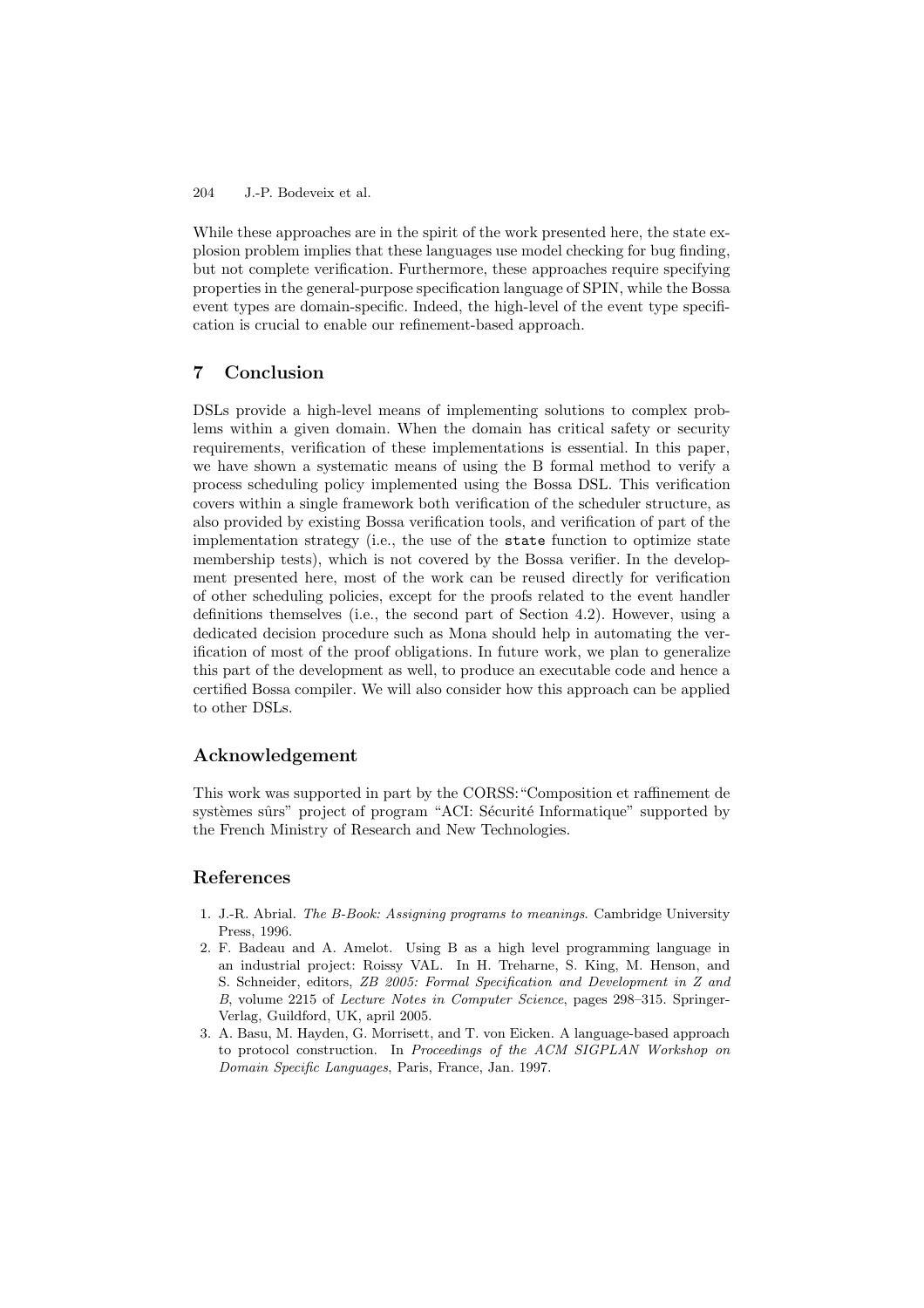- <span id="page-18-2"></span>4. P. Behm, P. Desforges, and J.-M. Meynadier. Météor : An industrial success in formal development. In D. Bert, editor, B'98: Recent Advances in the Development and Use of the B Method, Second International B Conference, Montpellier, volume 1393 of Lecture Notes in Computer Science, page 26. Springer-Verlag, 1998.
- <span id="page-18-3"></span>5. F. Cottet, J. Delacroix, C. Kaiser, and Z. Mammeri. Scheduling in Real-Time Systems. Wiley, West Sussex, England, 2002.
- <span id="page-18-6"></span>6. J. Henriksen, J. Jensen, M. Jorgensen, N. Klarlund, R. Paige, T. Rauhe, and A. Sandholm. Mona: Monadic second-order logic in practice. In Workshop on Tools and Algorithms for the Construction and Analysis of Systems, http://www.brics.dk/∼mona, pages 58–73, Aarhus, May 1995.
- <span id="page-18-9"></span><span id="page-18-4"></span>7. Jaluna. Jaluna Osware. http://www.jaluna.com.
- 8. S. Kumar, Y. Mandelbaum, X. Yu, and K. Li. ESP: a language for programmable devices. In Proceedings of the ACM SIGPLAN'01 conference on Programming Language Design and Implementation, pages 309–320, Snowbird, UT, June 2001.
- <span id="page-18-0"></span>9. J. Lawall, A.-F. Le Meur, and G. Muller. On designing a target-independent DSL for safe OS process-scheduling components. In Third International Conference on Generative Programming and Component Engineering (GPCE'04), volume 3286 of Lecture Notes in Computer Science, pages 436–455, Vancouver, October 2004. Springer-Verlag.
- <span id="page-18-8"></span>10. D. Leijen and E. Meijer. Domain specific embedded compilers. In Proceedings of the Second Conference on Domain-Specific Languages (DSL '99), pages 109–122, Austin, TX, Oct. 1999.
- <span id="page-18-5"></span>11. W. Thomas. Automata on infinite objects. In J. Leeuwen, editor, Handbook of Theoretical Computer Science, pages 133–192. MIT Press, 1990.
- <span id="page-18-7"></span>12. A. van Deursen, P. Klint, and J. Visser. Domain-specific languages: An annotated bibliography. ACM SIGPLAN Notices, 35(6):26–36, June 2000.

# <span id="page-18-1"></span>**A Mona Expression of a Proof Obligation**

```
1 pred ajouter(var2 elems, var1 el, var2 elems') =
       elems' = elems union {el}
     ;
     pred atmostSingleton(var2 S, var1 e) =
     /* S1S expression that a set containts at most 1 element */
       S sub {e}
     ;
     pred Inv_a(var2 Ready, Running, Terminated, Blocked, var1 running) =
       Running inter Ready = \{\} & Running inter Terminated = \{\}10 & Running inter Blocked = {} & Terminated inter Blocked = {}
     & Ready inter Terminated = \{\} & Ready inter Blocked = \{\}& atmostSingleton(Running,running)
     ;
     pred pre_RunningToReady_a(var2 Ready, Running, Terminated, Blocked,
                                var1 running) =
     Running z = \{\};
     /* Running2Ready =
        PRE HasRunning THEN Ready := Ready \setminus Running || Running := {} END;
20 \times l
```